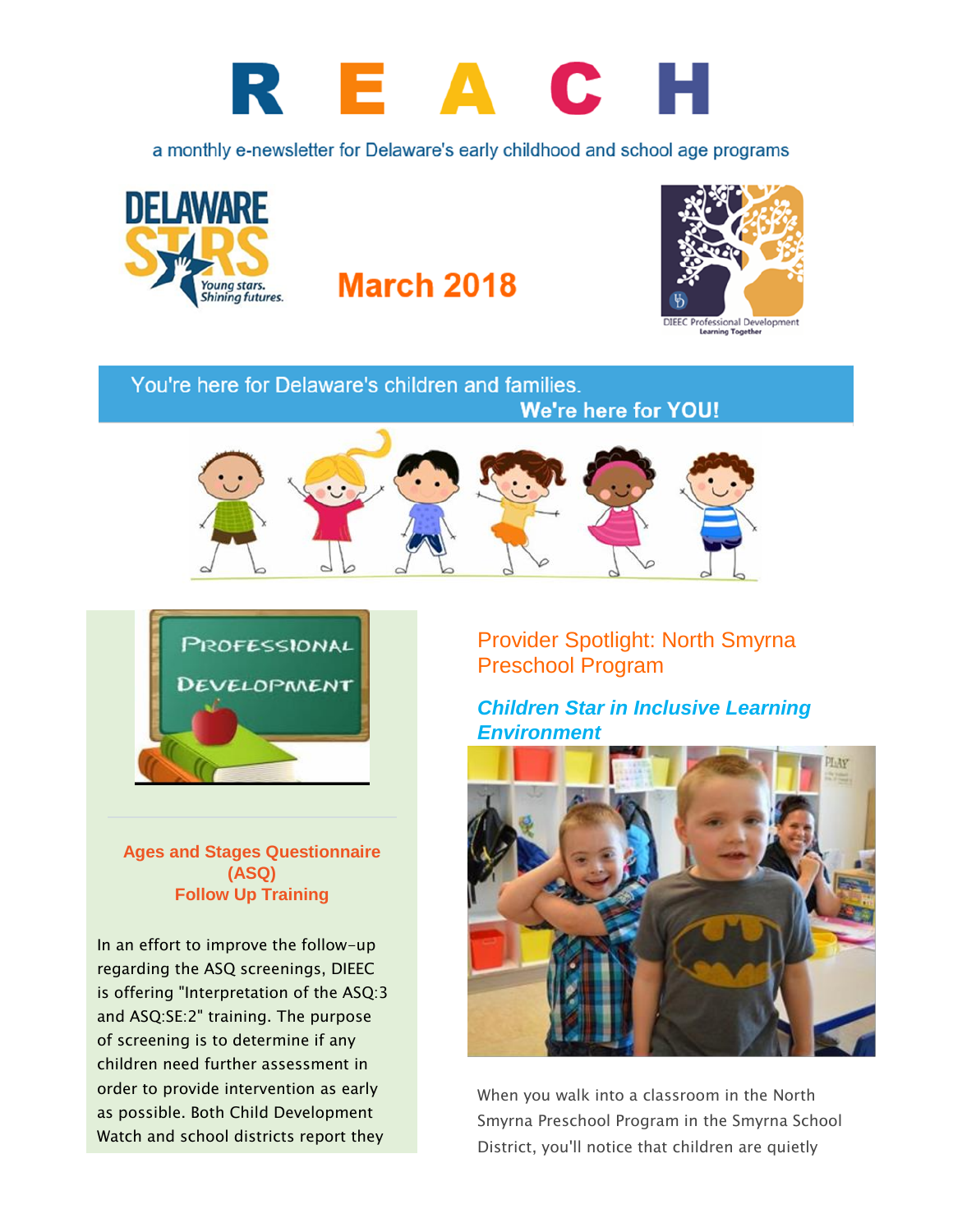have had very limited numbers of referrals based on these screenings and we would like to offer training to ensure that programs feel comfortable in interpreting screenings and making referrals.

Please register through our website <https://dieecpd.org/registry/calendar>

They will be offered at the following locations:

Saturday, April 21, 2018 10:30-1:30 Woodlawn Library 2020 W. 9th St. Wilmington, De. 19805

Saturday, April 28, 2018 9:00-12:00 State Police - Troop 3 3759 S. State St. Camden, De. 19934

Saturday, June 2, 2018 9:00-12:00 State Police Troop 2 100 Lagrange Ave. Newark, De. 19702

\*This training has a pre-requisite-- participants must take the 3-hour "Introduction to the ASQ" first or must have taken the former 6-hour topic, "How to Administer and Score the ASQ" before taking Interpretation of the ASQ-3 & ASQ:SE-2" topic.

> **Child Assessment For** Administrators: Polishing the Lens

#### **Workshop Improving Administrators Focus**

This spring, we will be offering several opportunities to participate in "Child Assessment for Administrators: Polishing the Lens." This professional

playing together while teachers are using their play to teach shapes and numbers. What doesn't strike you is that fifty percent of the classroom includes children with special needs.

This Star 5 program is a Part B/619 program that serves both children with special needs and typically developing peers in inclusive classrooms and was one of the first school-based programs to apply to Delaware Stars close to six years ago.

In the beginning of this partnership, some staff were concerned whether Stars tools, particularly ECERS-R, would work in inclusive classrooms. "At first, we were afraid of Stars, but our TA kept working with us to adapt and the results have been extremely positive," says Carissa Stevens, the program coordinator.

Jessica Allabaugh, the three-year-old teacher agrees. "It seemed overwhelming but using Stars tools makes sense and has given our teachers more options."

Through the dedication and vision of Carissa and her staff, along with support from their TA, the program has made a daily practice of using Stars tools and strategies. This tireless commitment has included staff trainings, small group discussions, individual classroom observations with feedback, and hours spent working after school and during plan/lunch times.

Now, the activities in the classroom are more child-directed versus teacher-led. "Children are taking the lead and we are incorporating teaching," adds Tiyana Mullin, a four-year-old teacher.

Everyone is benefiting in these classrooms. The students are learning from each other, serving as role models, and learning compassion. Teachers are thinking outside of the box and trying new strategies with support from their Stars TA. Families are building community to support each other.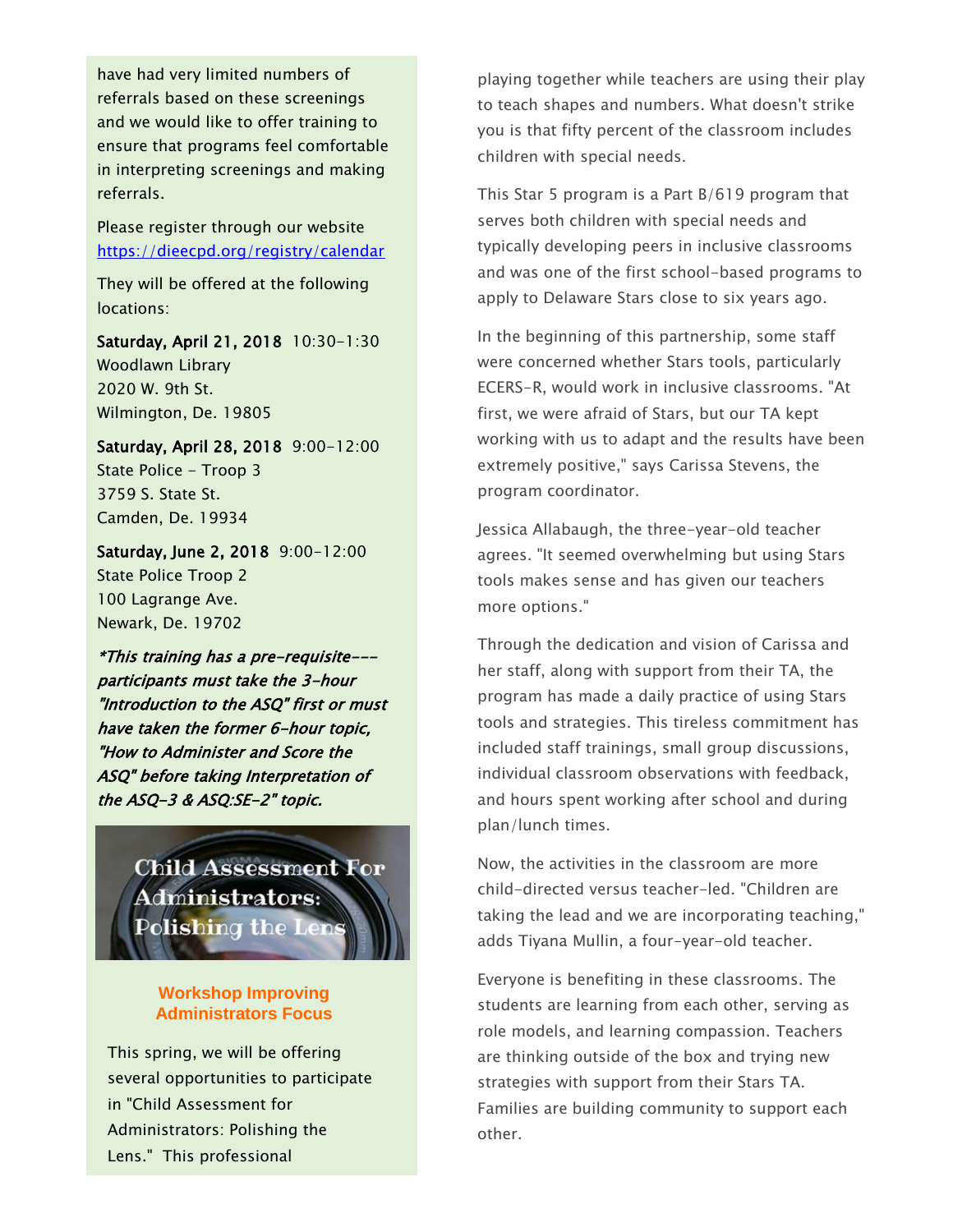development event is the first of three assessment modules that are designed to support administrators' understanding of the comprehensive assessment system, and its relationship to children's learning.

Sign up at [https://dieecpd.org/registry/calen](https://dieecpd.org/registry/calendar) [dar](https://dieecpd.org/registry/calendar)

# Register Now!

**"Making a Difference" Conference April 13th & 14th**

Be sure to reserve your spot for the "Making a Difference" Conference" to be held on April 13th and 14th. The annual conference for early childhood professionals will be at the DTCC Terry Campus in Dover.

#### To register go to

[https://www.dieecpd.org/registry/co](https://www.dieecpd.org/registry/conference/info/16) [nference/info/16.](https://www.dieecpd.org/registry/conference/info/16) Workshops are included in the conference brochure is available at:

[https://dieecpd.org/news/2018](https://dieecpd.org/news/2018-making-a-difference-conference) [making-a-difference-conference](https://dieecpd.org/news/2018-making-a-difference-conference)

#### **Teaching Gold Strategy Session Added to Calendar**

DIEEC PD has added an additional Implementing Teaching Strategies GOLD session in New Castle County "Stars has given opportunities to everybody," says Carissa. "The inclusion program has helped us focus on developmental progress for all our children."

## Stars News

#### *Important ERS Updates*

Please note that the ERS FAQs

[\(http://www.delawarestars.udel.edu/faqs-for-ers-](http://www.delawarestars.udel.edu/faqs-for-ers-2/)[2/\)](http://www.delawarestars.udel.edu/faqs-for-ers-2/) and the Expectations for an ERS Assessment [\(http://www.delawarestars.udel.edu/expectations](http://www.delawarestars.udel.edu/expectations-for-assessment/)[for-assessment/\)](http://www.delawarestars.udel.edu/expectations-for-assessment/) documents have been updated, to reflect recent changes to the blackout dates policy and the procedures for sending verification and assessment results. Both documents have been updated on the Stars website.

Some highlights from the updates:

- If a program has any combination of fullday classrooms and part-day classrooms, each room will be assessed accordingly, depending on the schedule for the children in that classroom.
- Programs can expect Verification results to be emailed directly from Delaware Stars.
- When selecting blackout dates for Verification, programs may elect to extend their 60-day window in order to exclude pre-selected breaks or holidays.

#### *WAGE\$ for Star Level 2*

DEAYCE announced in February that programs working at a STAR Level 2 program are now eligible to apply for a WAGE\$® supplement. If you work at a STAR Level 2 program and make less than \$17.00 an hour, it is your time to apply!

For more information and to apply today contact:

WAGE\$® - Counselor, [Joanna Murzyn,](mailto:jmurzyn@daeyc.org) [jmurzyn@daeyc.org](mailto:jmurzyn@daeyc.org)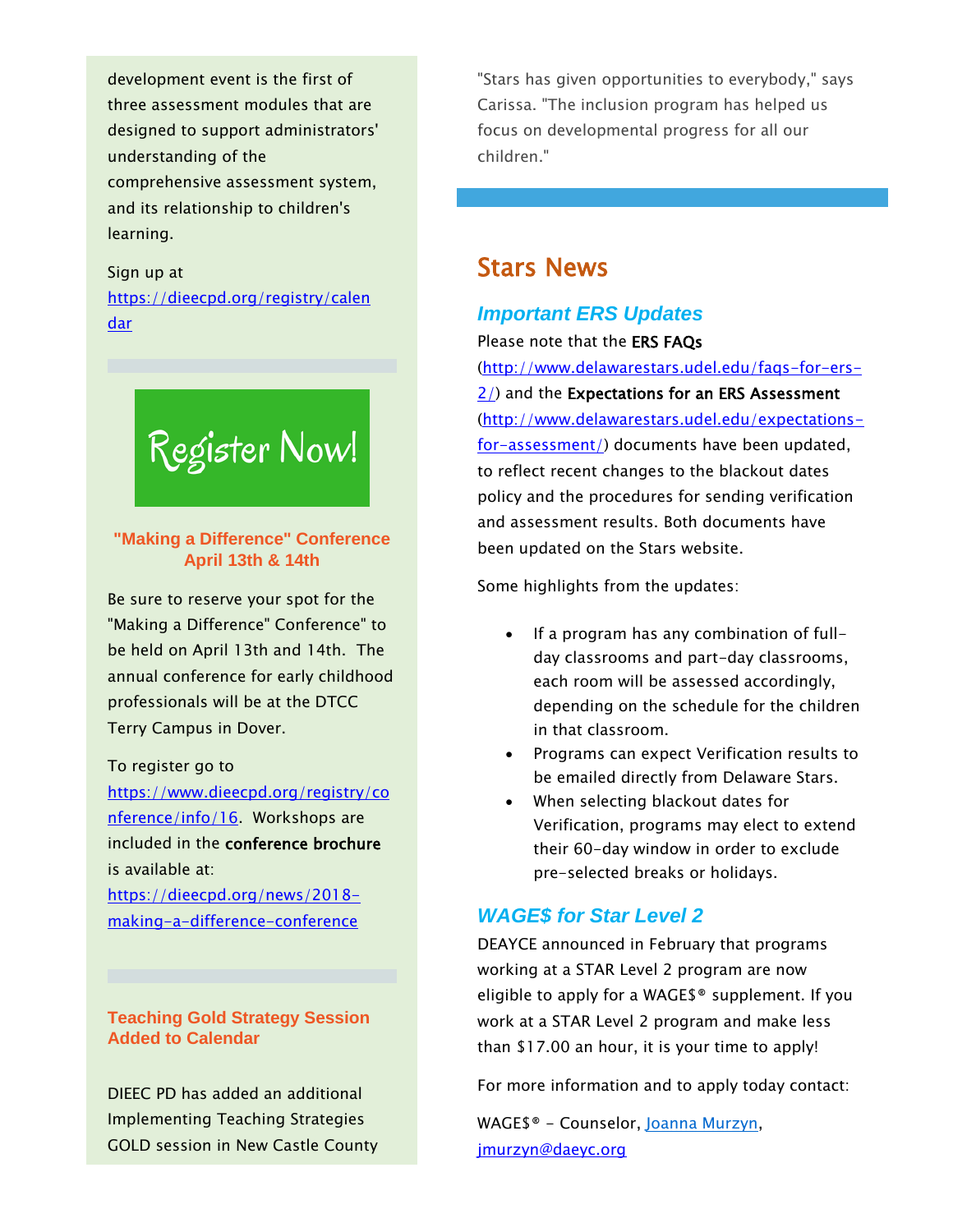(University of Delaware Downtown Center 12th 8th St Wilmington DE 19801) on Saturday, May 12th from 9:00-4:00.

If you are interested in registering for this class you can contact Tara Horwitz at 302-831-6764.



**American Academy of Pediatrics (AAP) Announces Recommendations for Screen Time for Children**

Recently the AAP made the following recommendations for screen time:

For children younger than 18 months, avoid use of screen media other than video-chatting. Parents of children 18 to 24 months of age who want to introduce digital media should choose high-quality programming, and watch it with their children to help them understand what they're seeing.

For children ages 2 to 5 years, limit screen use to 1 hour per day of highquality programs. Parents should coview media with children to help them understand what they are seeing and apply it to the world around them.

For children ages 6 and older, place consistent limits on the time spent

### *Upcoming Deadline for Capacity Grant*

The next deadline for programs applying for the Capacity Grant through Children & Families First is April 5, 2018.

The Capacity Grant provides resources to enhance the quality and expand the supply of child care.

The April 5, 2018 round will also include Supplemental Funding to enhance nutritional and/or physical activity environments. If interested in the Supplemental Funding, the program must also apply for and be eligible for the Capacity Grant. Visit the Children & Families First website [\(http://www.cffde.org/capacity-grant\)](http://www.cffde.org/capacity-grant) for FAQs with details about eligibility requirements and to apply.

Contact **Andrea Prettyman**, the Capacity Grant Program Manager, or call 302-233-6475 with questions.

#### *Spring Cleaning - Check the Database*

Please be sure to look at your information on the database to ensure it's correct. It's important to keep this data updated.